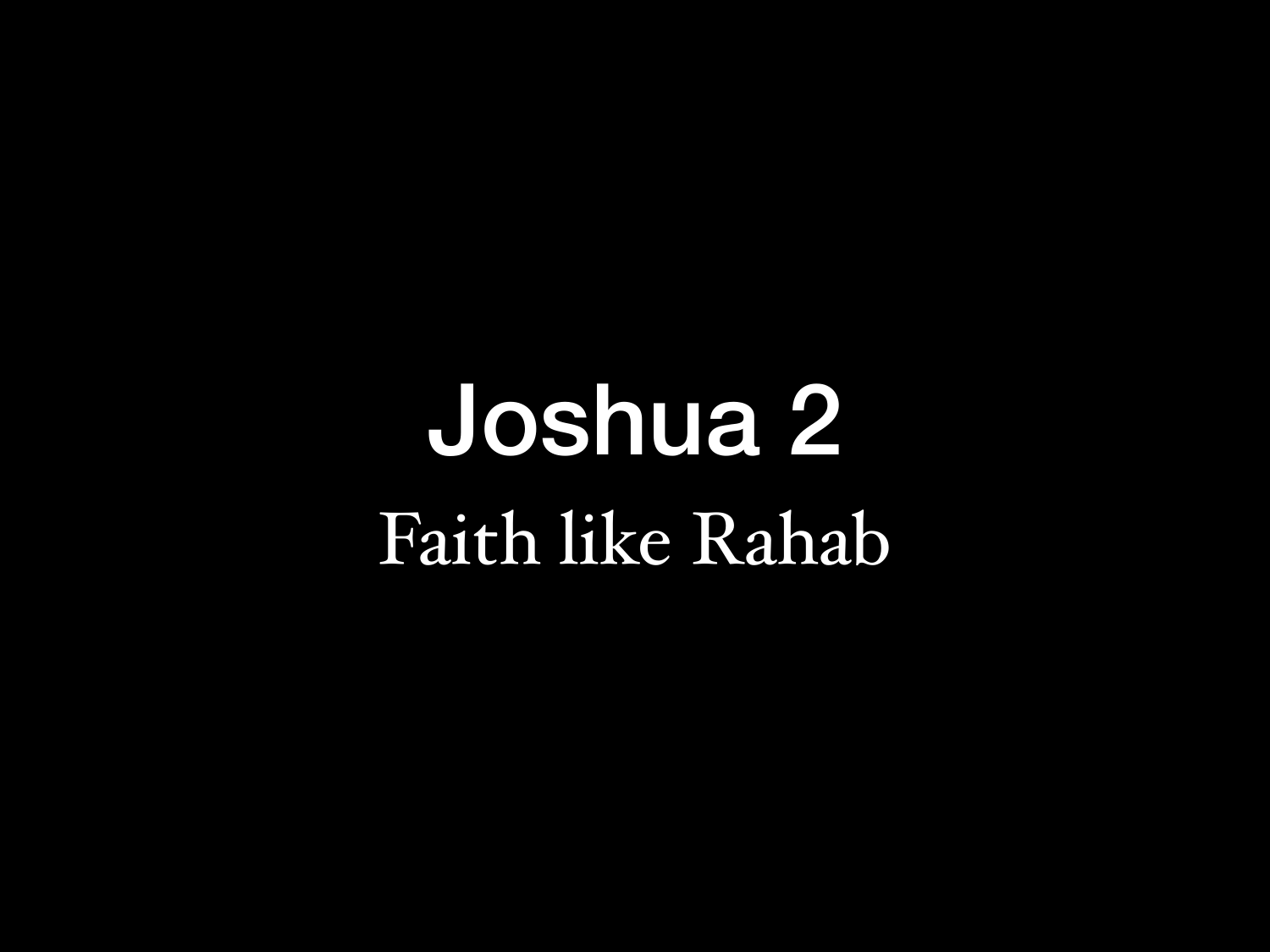## Joshua 1

- Taking God's promises by faith
- We are to be courageous
- Stay in the book
- Battle belongs to the Lord
- Jesus is our Leader

### John 14:6

Jesus said to him, "I am the way, the truth, and the life. No one comes to the Father except through Me."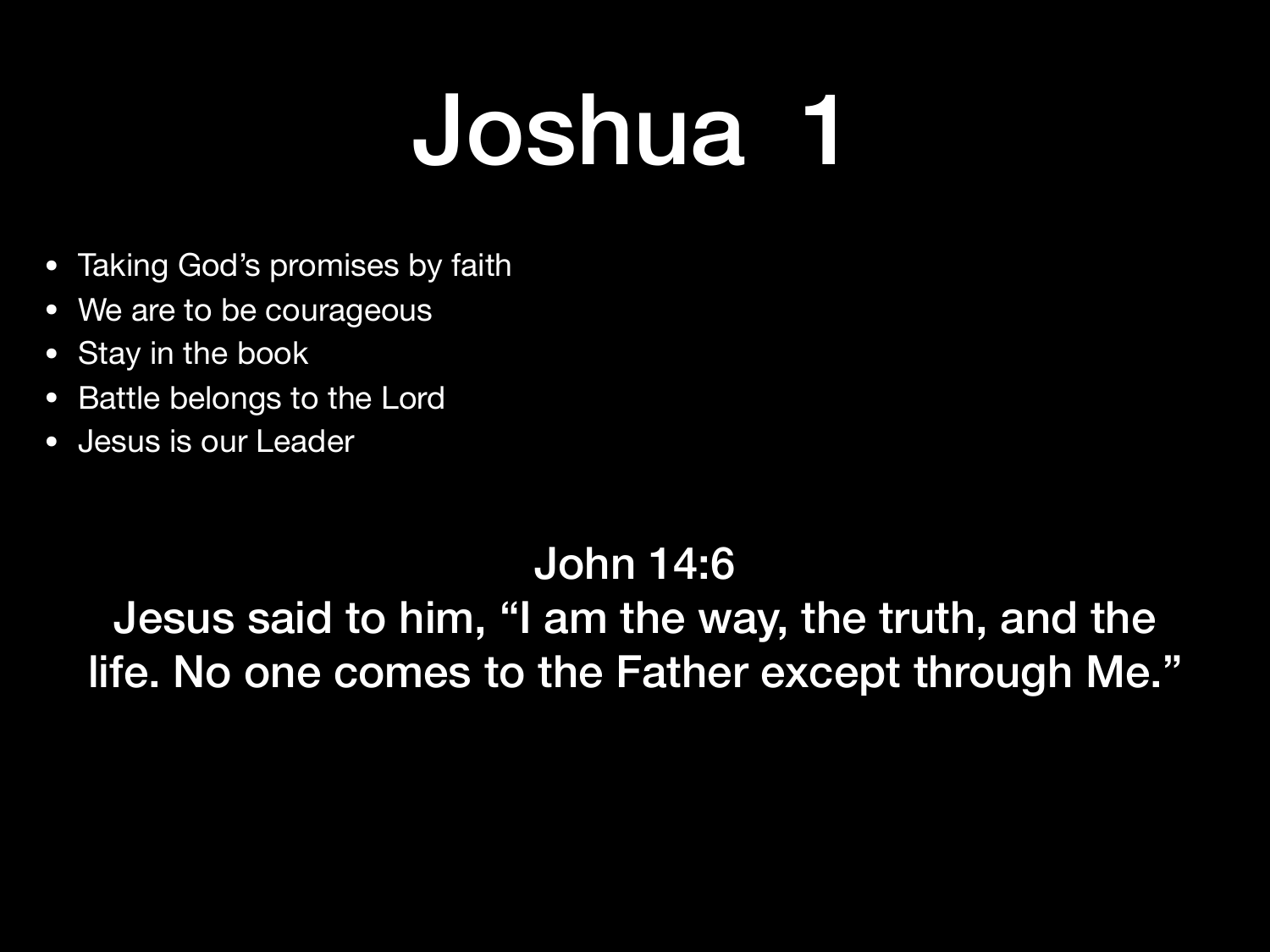#### Joshua 2

1 Now Joshua the son of Nun sent out two men from Acacia Grove to spy secretly, saying, "Go, view the land, especially Jericho." So they went, and came to the house of a harlot named Rahab, and lodged there. 2 And it was told the king of Jericho, saying, "Behold, men have come here tonight from the children of Israel to search out the country." So the king of Jericho sent to Rahab, saying, "Bring out the men who have come to you, who have entered your house, for they have come to search out all the country."4Then the woman took the two men and hid them. So she said, "Yes, the men came to me, but I did not know where they *were* from. 5And it happened as the gate was being shut, when it was dark, that the men went out. Where the men went I do not know; pursue them quickly, for you may overtake them." <sup>6</sup> (But she had brought them up to the roof and hidden them with the stalks of flax, which she had laid in order on the roof.)  $_7$  Then the men pursued them by the road to the Jordan, to the fords. And as soon as those who pursued them had gone out, they shut the gate.

8Now before they lay down, she came up to them on the roof, 9 and said to the men: "I know that the L<sub>ORD</sub> has given you the land, that the terror of you has fallen on us, and that all the inhabitants of the land are fainthearted because of you. 10 For we have heard how the L<sub>ORD</sub> dried up the water of the Red Sea for you when you came out of Egypt, and what you did to the two kings of the Amorites who *were* on the other side of the Jordan, Sihon and Og, whom you utterly destroyed. 11And as soon as we heard *these things,* our hearts melted; neither did there remain any more courage in anyone because of you, for the LORD your God, He *is* God in heaven above and on earth beneath. 12 Now therefore, I beg you, swear to me by the L<sub>ORD</sub>, since I have shown you kindness, that you also will show kindness to my father's house, and give me a true token, 13 and spare my father, my mother, my brothers, my sisters, and all that they have, and deliver our lives from death."

14 So the men answered her, "Our lives for yours, if none of you tell this business of ours. And it shall be, when the L<sub>ORD</sub> has given us the land, that we will deal kindly and truly with you."

15 Then she let them down by a rope through the window, for her house was on the city wall; she dwelt on the wall. 16 And she said to them, "Get to the mountain, lest the pursuers meet you. Hide there three days, until the pursuers have returned. Afterward you may go your way."

<sup>17</sup> So the men said to her: "We *will be* blameless of this oath of yours which you have made us swear, 18 unless, *when* we come into the land, you bind this line of scarlet cord in the window through which you let us down, and unless you bring your father, your mother, your brothers, and all your father's household to your own home. 19 So it shall be *that* whoever goes outside the doors of your house into the street, his blood *shall be* on his own head, and we *will be* guiltless. And whoever is with you in the house, his blood shall be on our head if a hand is laid on him. 20 And if you tell this business of ours, then we will be free from your oath which you made us swear."21 Then she said, "According to your words, so be it." And she sent them away, and they departed. And she bound the scarlet cord in the window.

<sub>22</sub> They departed and went to the mountain, and stayed there three days until the pursuers returned. The pursuers sought *them* all along the way, but did not find *them.* 23So the two men returned, descended from the mountain, and crossed over; and they came to Joshua the son of Nun, and told him all that had befallen them. 24 And they said to Joshua, "Truly the LORD has delivered all the land into our hands, for indeed all the inhabitants of the country are fainthearted because of us."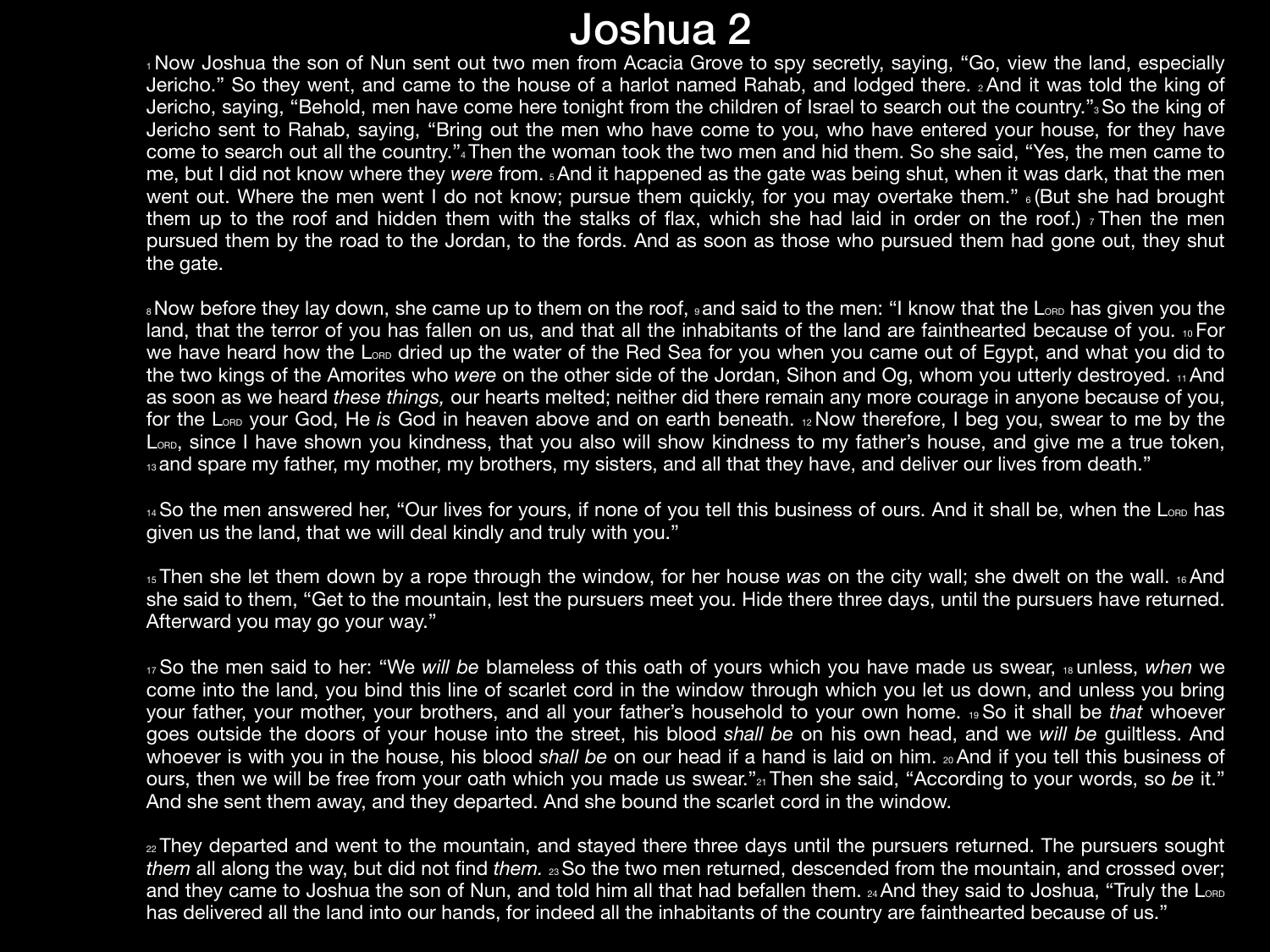## V.1-7. Scene / Characters

1 Now Joshua the son of Nun sent out two men from Acacia Grove to spy secretly, saying, "Go, view the land, especially Jericho." So they went, and came to the house of a harlot named Rahab, and lodged there. 2 And it was told the king of Jericho, saying, "Behold, men have come here tonight from the children of Israel to search out the country."<sup>3</sup> So the king of Jericho sent to Rahab, saying, "Bring out the men who have come to you, who have entered your house, for they have come to search out all the country."4 Then the woman took the two men and hid them. So she said, "Yes, the men came to me, but I did not know where they *were* from. 5 And it happened as the gate was being shut, when it was dark, that the men went out. Where the men went I do not know; pursue them quickly, for you may overtake them." 6 (But she had brought them up to the roof and hidden them with the stalks of flax, which she had laid in order on the roof.)  $_7$  Then the men pursued them by the road to the Jordan, to the fords. And as soon as those who pursued them had gone out, they shut the gate.

- **• Joshua sending two men as spies**
- **• Land. Especially Jericho** 
	- **• Acacia Grove (Shittim) east**
	- **• Jordan river**
	- **• Jericho west**
- **• Rahab** 
	- **• house / inn / prostitution • Pagan, prostitute, liar**
- **• King of Jericho**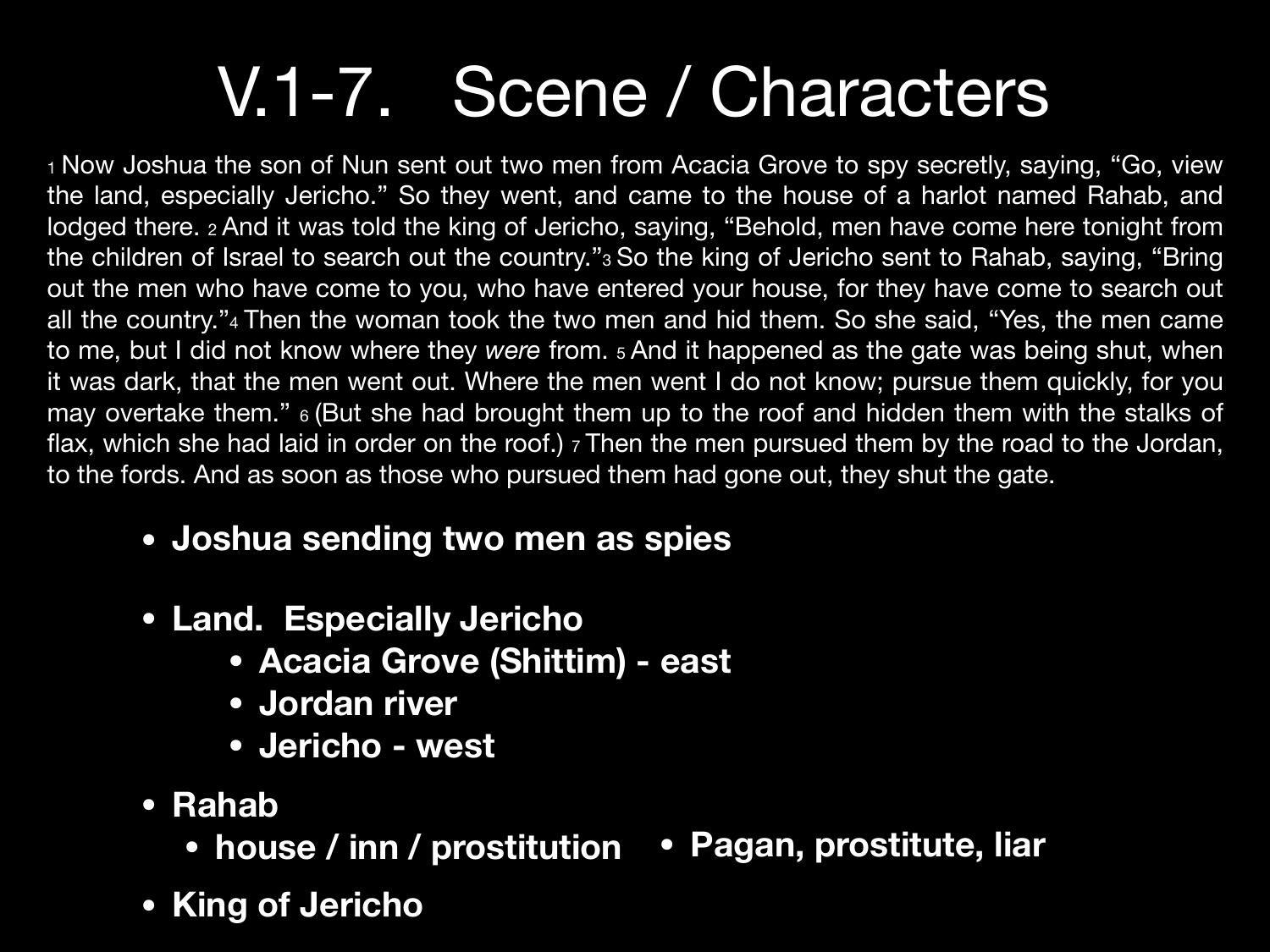## Rahab's Faith — Jos 2:8-14

. Now before they lay down, she came up to them on the roof, . and said to the men: "I know that the L<sub>ORD</sub> has given you the land, that the terror of you has fallen on us, and that all the inhabitants of the land are fainthearted because of you. <sub>10</sub>For we have heard how the L<sub>ord</sub> dried up the water of the Red Sea for you when you came out of Egypt, and what you did to the two kings of the Amorites who *were* on the other side of the Jordan, Sihon and Og, whom you utterly destroyed. <sub>11</sub>And as soon as we heard *these things,* our hearts melted; neither did there remain any more courage in anyone because of you, for the L<sub>ord</sub> your God, He *is* God in heaven above and on earth beneath. **12Now therefore**, I beg you, swear to me by the L<sub>ORD</sub>, since I have shown you kindness, that you also will show kindness to my father's house, and give me a true token, and spare my father, my mother, my brothers, my sisters, and all that they have, and deliver our lives from death."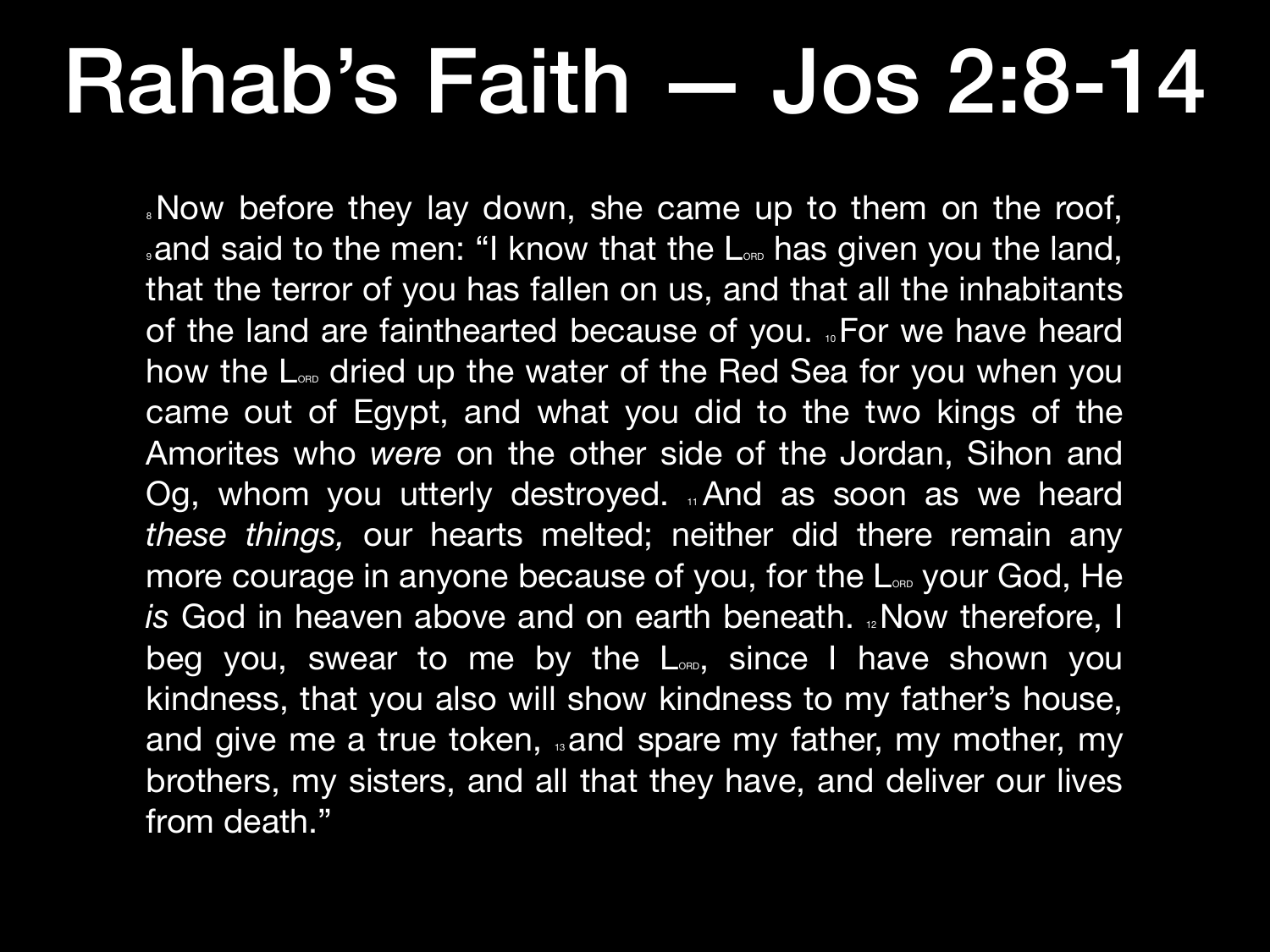# Rahab's Faith

- Joshua 2:9,  $\text{II}$  "I know that the LORD has given you the land...for the LORD your God, He is God in heaven above and on earth beneath"
- Heb 4:2 For unto us was the gospel preached, as well as unto them: but the word preached did not profit them, not being mixed with faith in them that heard [it].
- Heb II:31 By faith the harlot Rahab perished not with them that believed not, when she had received the spies with peace.
- Jos 6:25 And Joshua saved Rahab the harlot alive, and her father's household, and all that she had; and she dwelleth in Israel [even] unto this day; because she hid the messengers, which Joshua sent to spy out Jericho.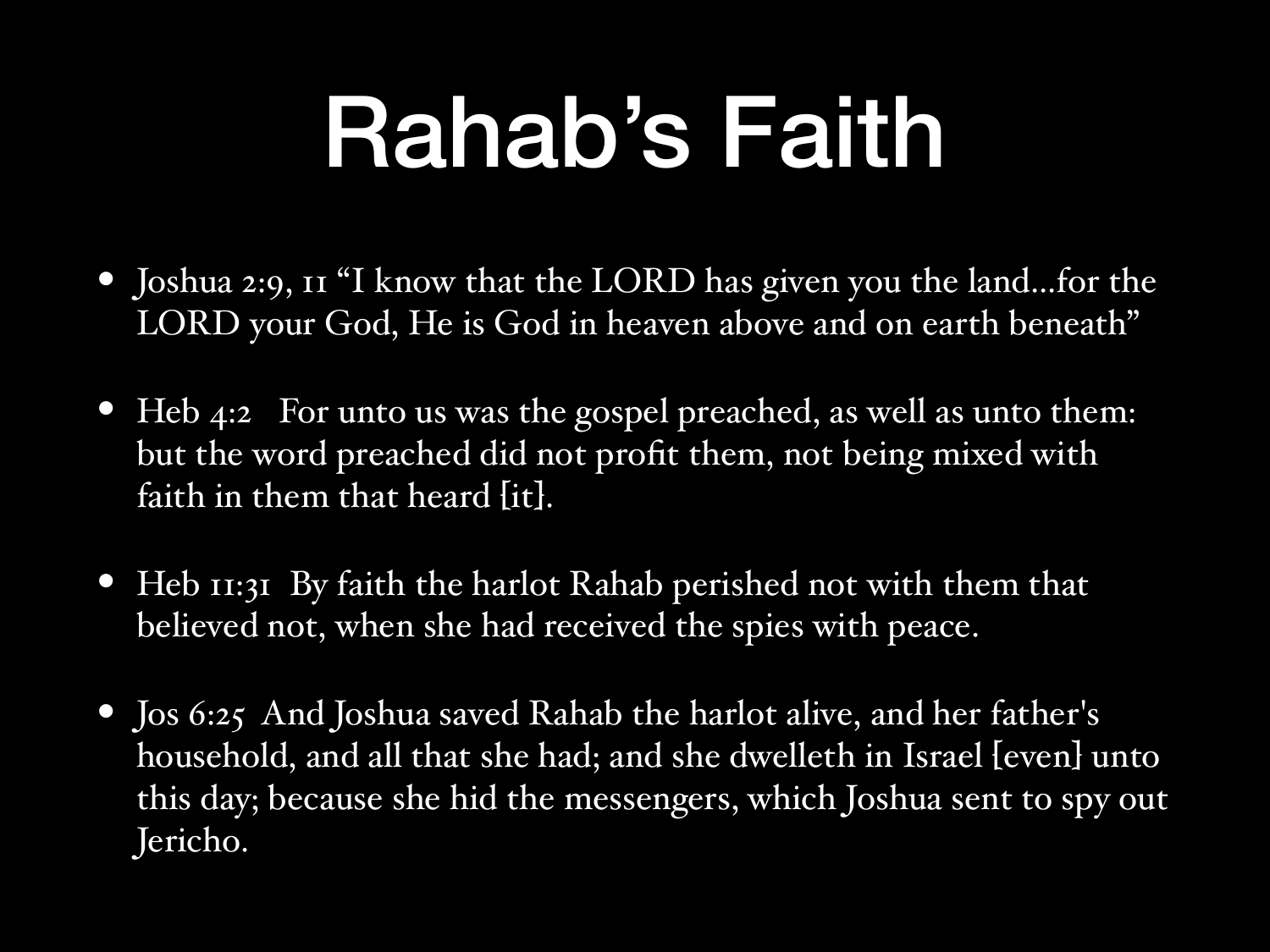**Joshua 1:15-21 The Arrangement of how the deliverance will work —** *The Gospel*

15 Then she let them down by a rope through the window, for her house *was* on the city wall; she dwelt on the wall. 16And she said to them, "Get to the mountain, lest the pursuers meet you. Hide there three days, until the pursuers have returned. Afterward you may go your way."

<sup>17</sup> So the men said to her: "We *will be* blameless of this oath of yours which you have made us swear, 18 unless, *when* we come into the land, you bind this line of scarlet cord in the window through which you let us down, and unless you bring your father, your mother, your brothers, and all your father's household to your own home. 19 So it shall be *that* whoever goes outside the doors of your house into the street, his blood *shall be* on his own head, and we *will be* guiltless. And whoever is with you in the house, his blood *shall be* on our head if a hand is laid on him. 20 And if you tell this business of ours, then we will be free from your oath which you made us swear."<sup>21</sup> Then she said, "According to your words, so *be* it." And she sent them away, and they departed. And she bound the scarlet cord in the window.